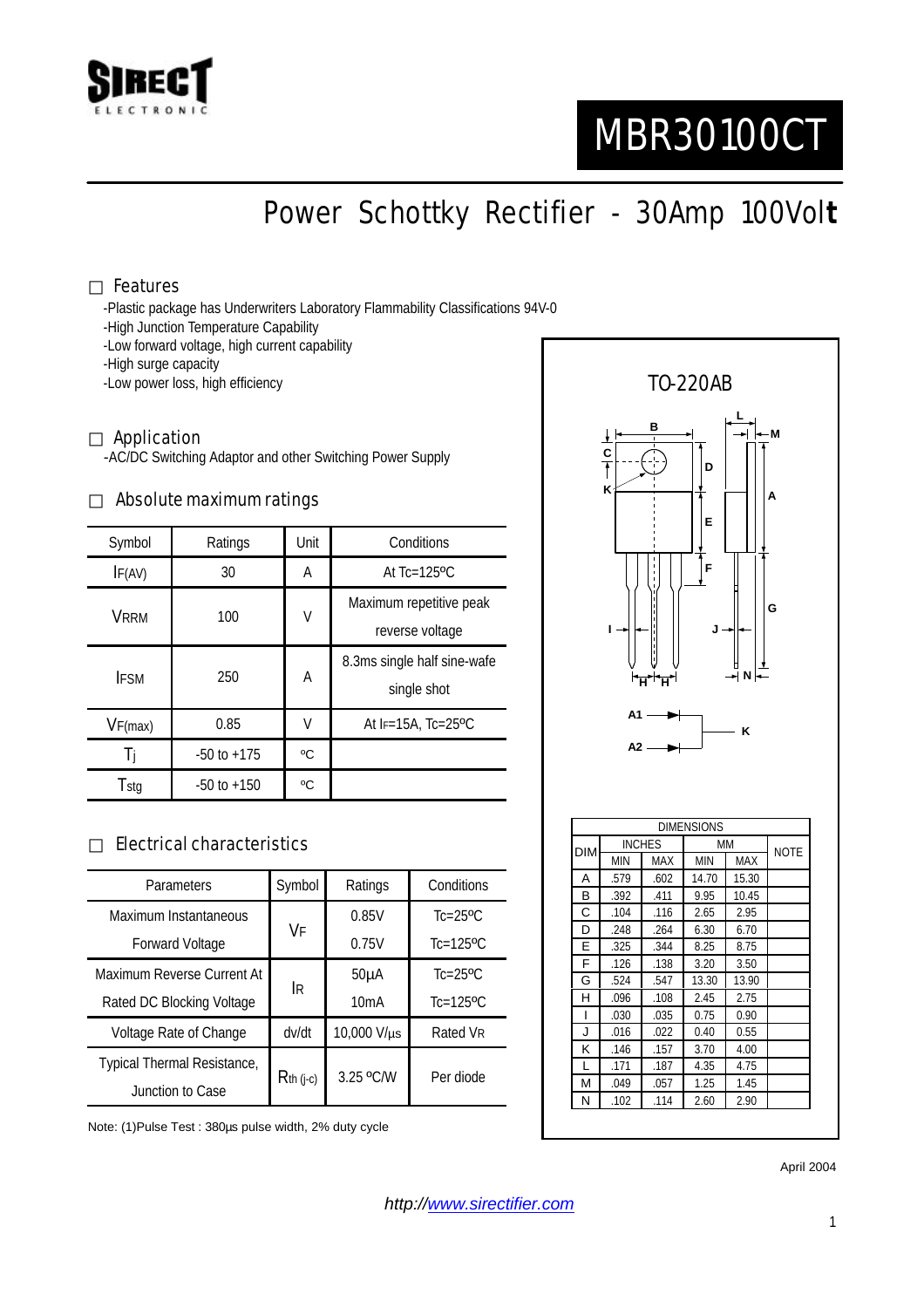## MBR30100CT



**Figure 4. Max. Thermal Impedance ZthJC Characteristics (PerLeg)**